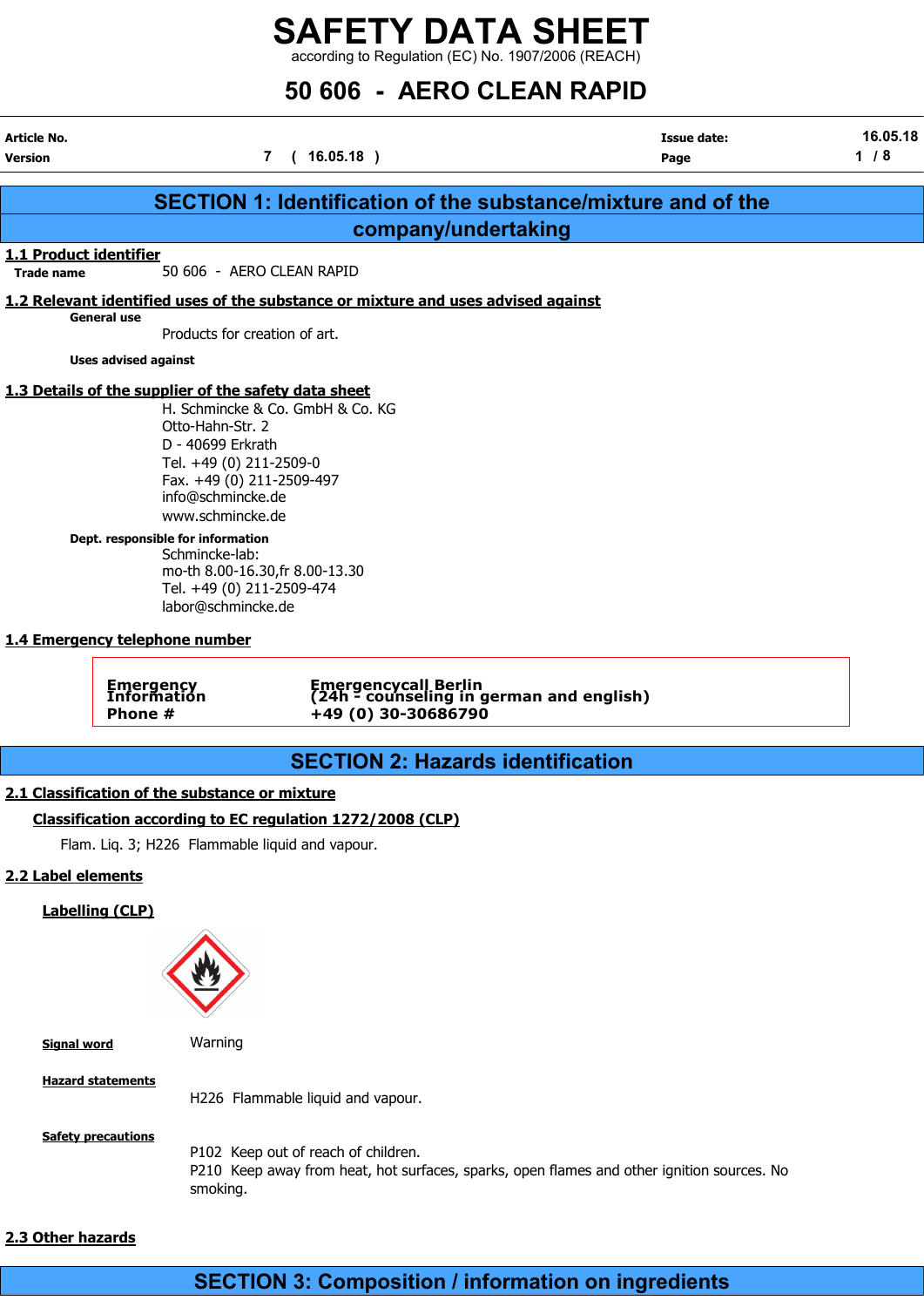## 50 606 - AERO CLEAN RAPID

| Article No. |              | <b>Issue date:</b> | 16.05.18 |
|-------------|--------------|--------------------|----------|
| Version     | 7 ( 16.05.18 | Page               | 2/8      |

### 3.1 Substances

#### Chemical characterisation

Water Alcohol nonionic surfactants CAS-Number

EINECS / ELINCS / NLP EU index number Customs tariff number REACH registration No. RTECS-no. Hazchem-Code CI-Number

### 3.2 Mixtures

Substance 1

ethanol: 30 - 50 % CAS: 64-17-5 Eye Irrit. 2; H319 / Flam. Liq. 2; H225

#### Additional information

Regulation (EC) No. 648/2004 (Detergents regulation)

< 5 % nonionic surfactants

### SECTION 4: First aid measures

### 4.1 Description of first aid measures

#### General information

If you feel unwell, seek medical advice (show the label where possible).

#### In case of inhalation

Provide fresh air. Seek medical attention if problems persist.

#### In case of skin contact

Remove residues with soap and water. In case of skin irritation, consult a physician.

#### After eye contact

If product gets into the eye, keep eyelid open and rinse immediately with large quantities of water, for at least 10 - 15 minutes. Seek medical attention if irritation persists.

#### After swallowing

Rinse mouth with water. Seek medical treatment in case of troubles.

### 4.2 Most important symptoms and effects, both acute and delayed

No data available

### 4.3 Indication of any immediate medical attention and special treatment needed

### SECTION 5: Firefighting measures

### 5.1 Extinguishing media

### Suitable extinguishing media

Co-ordinate fire-fighting measures to the fire surroundings.

Extinguishing media which must not be used for safety reasons strong water jet

### 5.2 Special hazards arising from the substance or mixture

In case of fire may be liberated: Carbon monoxide and carbon dioxide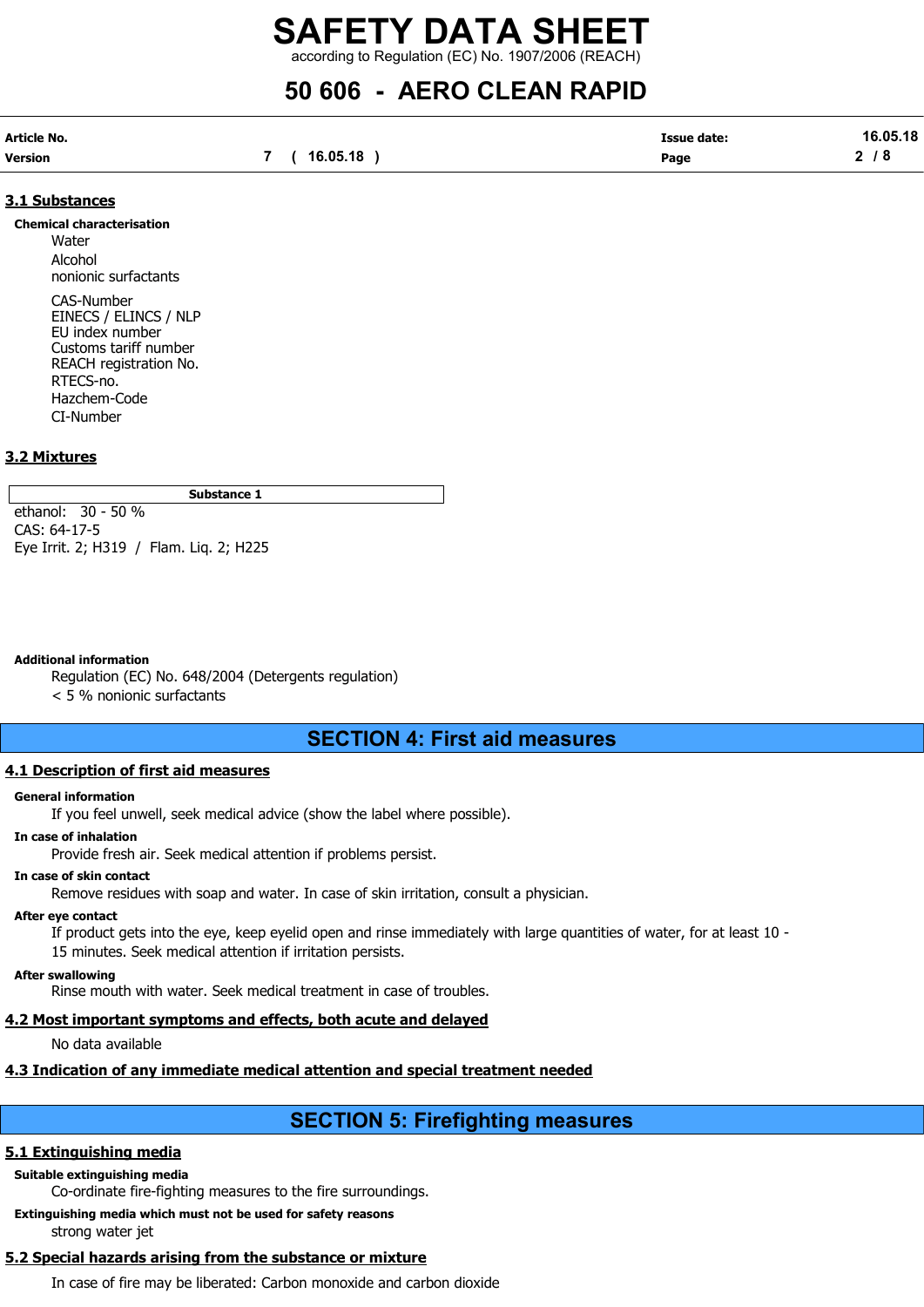## 50 606 - AERO CLEAN RAPID

| Article No. |                | <b>Issue date:</b> | 16.05.18 |
|-------------|----------------|--------------------|----------|
| Version     | 7 ( 16.05.18 , | Page               | 3/8      |

### 5.3 Advice for firefighters

Special protective equipment for firefighters Use appropriate respiratory protection.

#### Additional information

### SECTION 6: Accidental release measures

### 6.1 Personal precautions, protective equipment and emergency procedures

Avoid contact with skin, eyes, and clothing.

### 6.2 environmental precautions

Discharge into the environment must be avoided.

### 6.3 Methods and material for containment and cleaning up

### Methods for cleaning up

Collect spilled material using paper towels and dispose.

### Additional information

### 6.4 Reference to other sections

Dispose of waste according to applicable legislation.

### SECTION 7: Handling and storage

### 7.1 Precautions for safe handling

### Advices on safe handling

Handle in accordance with good industrial hygiene and safety practice.

### Precautions against fire and explosion

No special measures are required.

### 7.2 Conditions for safe storage, including any incompatibilities

### Requirements for storerooms and containers

Store in a well-ventilated place. Keep container tightly closed. Keep away from sources of ignition and heat.

#### Hints on joint storage

#### Storage class Further details

Protect from frost and exposure to sun.

### 7.3 Specific end use(s)

### SECTION 8: Exposure controls/personal protection

### 8.1 Control parameters

64-17-5 ethanol

| DEU   WEL    | $500,000$ $mL/m^3$            | -               |
|--------------|-------------------------------|-----------------|
| DEU   WEL    | 960,000 mg/m <sup>3</sup>     | $2(II);$ DGF; Y |
| USA PEL (US) | ⊥.000,000 ppm                 | 8h (long term)  |
| USA PEL (US) | $1.900,000$ mg/m <sup>3</sup> | 8h (long term)  |

### 8.2 Exposure controls

### Occupational exposure controls

### Respiratory protection

With correct and proper use, and under normal conditions, breathing protection is not required. Respiratory protection must be worn whenever the WEL levels have been exceeded. Combination filtering device (EN 14387) Use filter type A (= against vapours of organic substances)

#### Hand protection

Qualified materials: Butyl caoutchouc (butyl rubber) Layer thickness  $> 0.5$  mm Breakthrough time > 480 min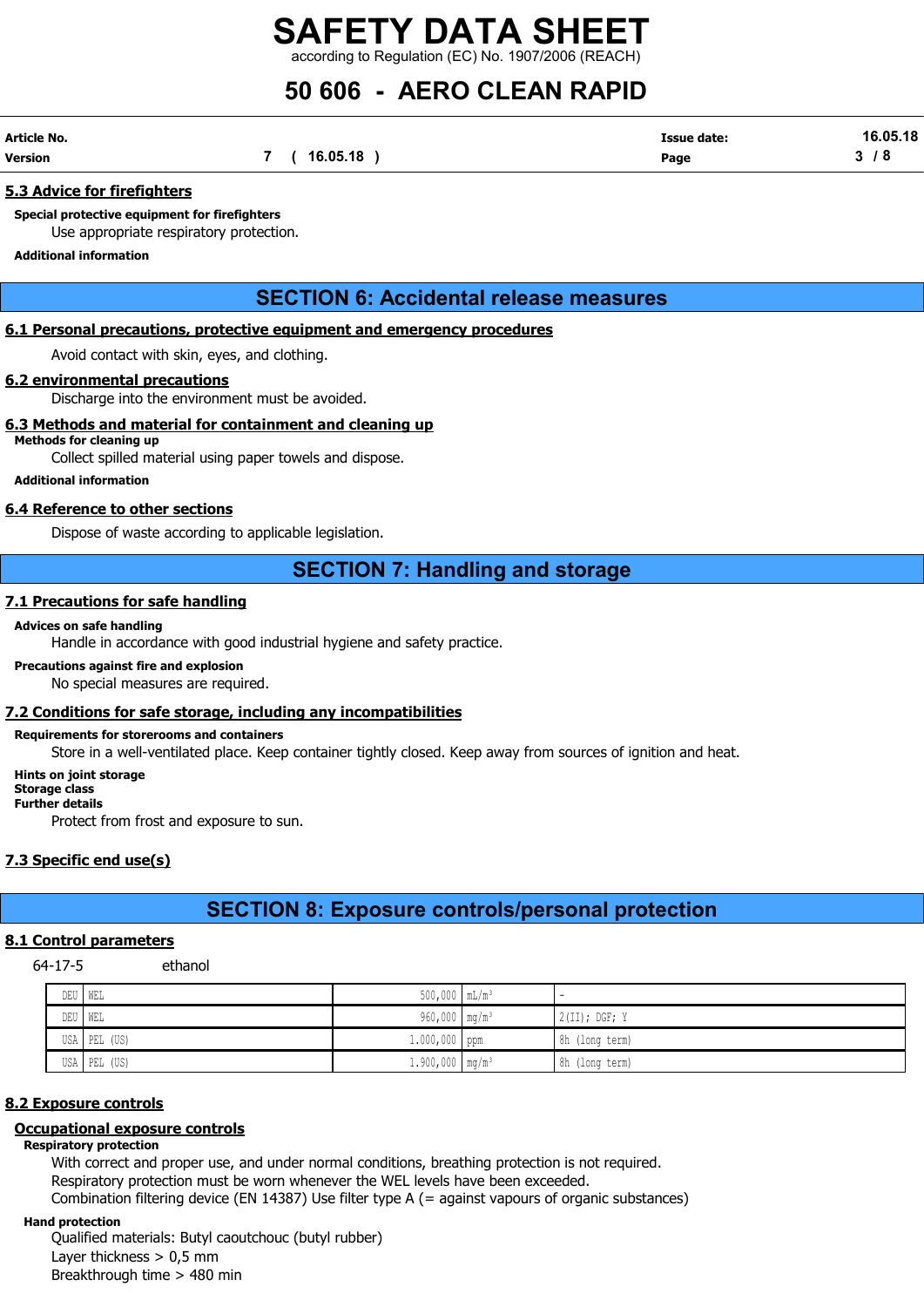50 606 - AERO CLEAN RAPID

| Article No. |          | Issue date: | 16.05.18 |
|-------------|----------|-------------|----------|
| Version     | 16.05.18 | Page        |          |

Butoflex 650 - MAPA GmbH, Industriestraße 21- 25, D-27404 Zeven, Internet: www.mapa-pro.de All information was derived in accordance with EU directive 89/686/EWG and the resultant EN 374 in cooperation with MAPA GmbH. This recommendation applies exclusively to the product and use named in Section 1. In the event of commingling or deviating conditions, contact the suppliers of CE-approved gloves.

Eye protection

**Goggles** 

Body protection

Wear suitable protective clothing.

General protection and hygiene measures Handle in accordance with good industrial hygiene and safety practice. Wash hands thoroughly after handling.

### SECTION 9: Physical and chemical properties

### 9.1 information on basic physical and chemical properties

| <b>Form</b>                            | <u>In press and enemies properties</u><br>liquid |                |         |       |
|----------------------------------------|--------------------------------------------------|----------------|---------|-------|
| Colour                                 | blue                                             |                |         |       |
| <b>Odour</b>                           | weak alcoholic                                   |                |         |       |
|                                        |                                                  | min            | max     |       |
| Initial boiling point and              |                                                  | 95 °C          | 105 °C  |       |
| boiling range                          |                                                  |                |         |       |
| <b>Melting point/freezing point</b>    |                                                  |                |         |       |
| Flash point/flash point range          |                                                  | $23^{\circ}$ C | 25 °C   |       |
| <b>Flammability</b>                    |                                                  |                |         |       |
| <b>Ignition temperature</b>            |                                                  |                |         |       |
| <b>Auto-ignition temperature</b>       |                                                  |                |         |       |
| <b>Explosion limits</b>                |                                                  | 3,5            | 15 Vol% |       |
| <b>Refraction index</b>                |                                                  |                |         |       |
|                                        |                                                  |                |         |       |
| Partition coefficient: n-octanol/water |                                                  |                |         |       |
| <b>Danger of explosion</b>             |                                                  |                |         |       |
| <b>Vapour pressure</b>                 |                                                  |                |         |       |
| <b>Density</b>                         |                                                  | $0,93$ g/ml    |         | 20 °C |
| <b>PH</b> value                        |                                                  |                |         |       |
|                                        |                                                  |                |         |       |
| <b>Viscosity dynamic of</b>            |                                                  |                |         |       |
| Viscosity dynamic up to                |                                                  |                |         |       |
|                                        |                                                  |                |         |       |
| <b>Viscosity kinematic of</b>          |                                                  |                |         |       |
| Viscosity kinematic up to              |                                                  |                |         |       |

### 9.2 Other information

### SECTION 10: Stability and reactivity

### 10.1 Reactivity

### 10.2 Chemical stability

### 10.3 Possibility of hazardous reactions

### 10.4 Conditions to avoid

### 10.5 Incompatible materials

### 10.6 Hazardous decomposition products

| Viscosity kinematic up to    | יואכטאנץ גוווכווומנוכ טו                           |      |                                             |          |       |                          |
|------------------------------|----------------------------------------------------|------|---------------------------------------------|----------|-------|--------------------------|
| Other information            |                                                    |      |                                             |          |       |                          |
|                              |                                                    |      | <b>SECTION 10: Stability and reactivity</b> |          |       |                          |
| 1 Reactivity                 |                                                    |      |                                             |          |       |                          |
|                              | Product is stable under normal storage conditions. |      |                                             |          |       |                          |
| 2 Chemical stability         |                                                    |      |                                             |          |       |                          |
| <b>4 Conditions to avoid</b> | 3 Possibility of hazardous reactions               |      |                                             |          |       |                          |
|                              | Protect from frost and exposure to sun.            |      |                                             |          |       |                          |
| 5 Incompatible materials     | 6 Hazardous decomposition products                 |      |                                             |          |       |                          |
|                              | Hazardous vapours may form during fires.           |      |                                             |          |       |                          |
| $64 - 17 - 5$                | ethanol                                            |      |                                             |          |       |                          |
|                              | oral                                               | LD50 | Rat                                         | 5000,000 | mg/kg | $\overline{\phantom{a}}$ |
|                              |                                                    |      |                                             |          |       |                          |
|                              |                                                    |      |                                             |          |       |                          |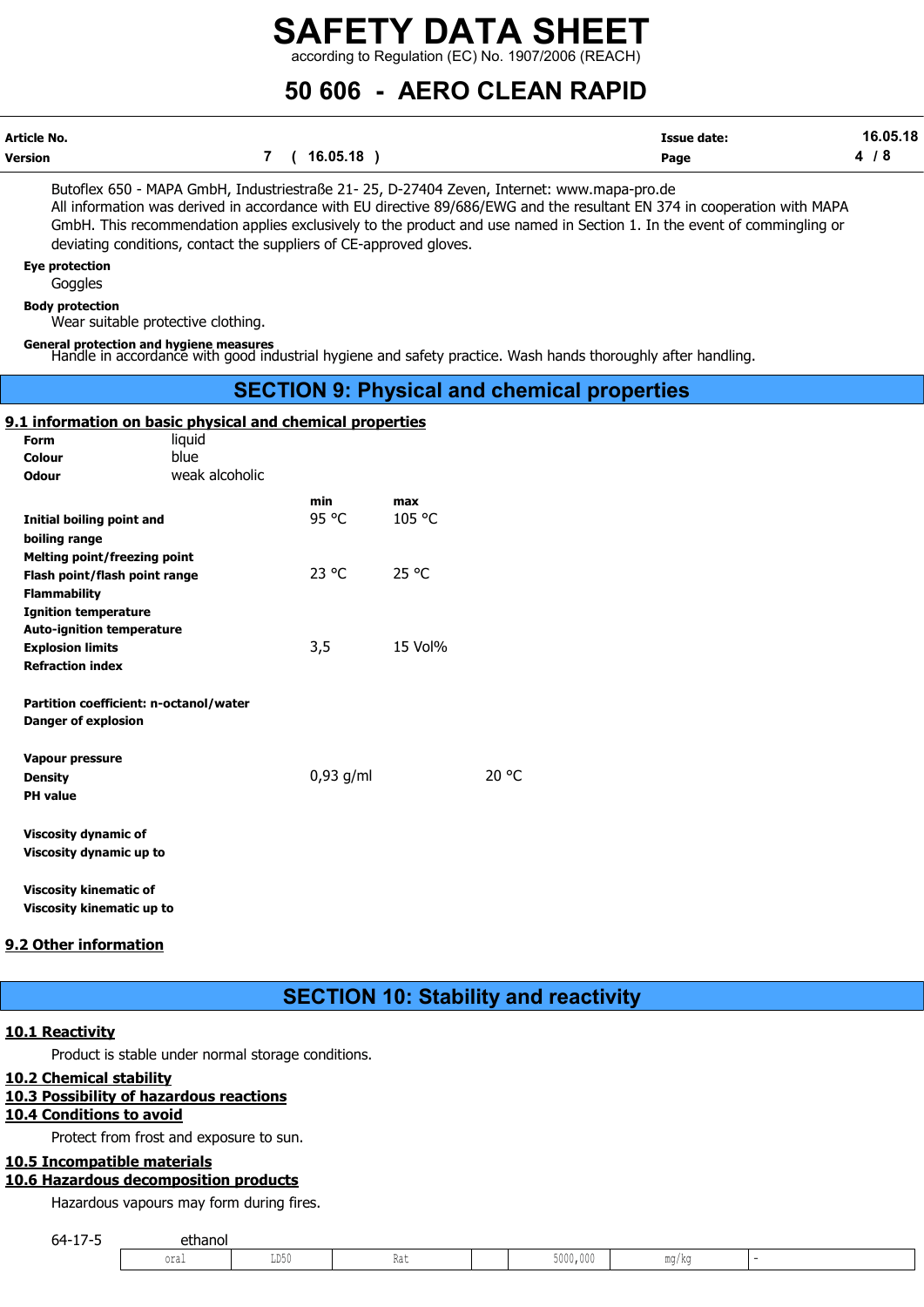## 50 606 - AERO CLEAN RAPID

|                                            |            |      | <b>SAFETY DATA SHEET</b>                           |               |           |                    |               |          |
|--------------------------------------------|------------|------|----------------------------------------------------|---------------|-----------|--------------------|---------------|----------|
|                                            |            |      | according to Regulation (EC) No. 1907/2006 (REACH) |               |           |                    |               |          |
|                                            |            |      | 50 606 - AERO CLEAN RAPID                          |               |           |                    |               |          |
| <b>Article No.</b>                         |            |      |                                                    |               |           | <b>Issue date:</b> |               | 16.05.18 |
| Version                                    |            | 7(   | $16.05.18$ )                                       |               |           | Page               |               | 5/8      |
|                                            | inhalative | LC50 | Rat                                                | $\rightarrow$ | 1800,000  | mg/1               | $4\mathrm{h}$ |          |
|                                            |            |      |                                                    |               |           |                    |               |          |
|                                            | dermal     | LD50 | Rabbit                                             | $\rightarrow$ | 10000,000 | mg/kg              |               |          |
|                                            |            |      | <b>SECTION 11: Toxicological information</b>       |               |           |                    |               |          |
| 11.1 Information on toxicological effects  |            |      |                                                    |               |           |                    |               |          |
| <b>Acute toxicity</b><br>No data available |            |      |                                                    |               |           |                    |               |          |

### SECTION 11: Toxicological information

### 11.1 Information on toxicological effects

In case of inhalation

No data available

After swallowing No data available

In case of skin contact

No data available After eye contact

No data available

### Practical experience

### General remarks

### Toxicological tests

64-17-5 ethanol

| ion on toxicological effects                              |               |                                           |               |           |      |                |  |
|-----------------------------------------------------------|---------------|-------------------------------------------|---------------|-----------|------|----------------|--|
| available<br>ation<br>available                           |               |                                           |               |           |      |                |  |
| g<br>available<br>contact<br>available<br>ct<br>available |               |                                           |               |           |      |                |  |
| <u>rience</u>                                             |               |                                           |               |           |      |                |  |
| <u>ks</u>                                                 |               |                                           |               |           |      |                |  |
| <u>tests</u>                                              |               |                                           |               |           |      |                |  |
| ethanol                                                   |               |                                           |               |           |      |                |  |
|                                                           | $_{\rm LC50}$ | fish                                      |               | 8150,000  | mg/1 | $48h$          |  |
|                                                           | EC50          | Daphnia magna                             | $\rightarrow$ | 14221,000 | mg/1 | $48\mathrm{h}$ |  |
|                                                           |               |                                           |               |           |      |                |  |
|                                                           |               | <b>SECTION 12: Ecological information</b> |               |           |      |                |  |
|                                                           |               |                                           |               |           |      |                |  |
| available                                                 |               |                                           |               |           |      |                |  |

## SECTION 12: Ecological information

### 12.1 Toxicity

Aquatic toxicity No data available Water Hazard Class 1 WGK catalog number General information

### 12.2 Persistence and degradability

Further details Product is partially biodegradable. Oxygen demand

### 12.3 Bioaccumulative potential

Bioconcentration factor (BCF) Partition coefficient: n-octanol/water

### 12.4 Mobility in soil

No data available

### 12.5 Results of PBT and vPvB assessment

No data available

### 12.6 Other adverse effects

General information

### Ecotoxicological effects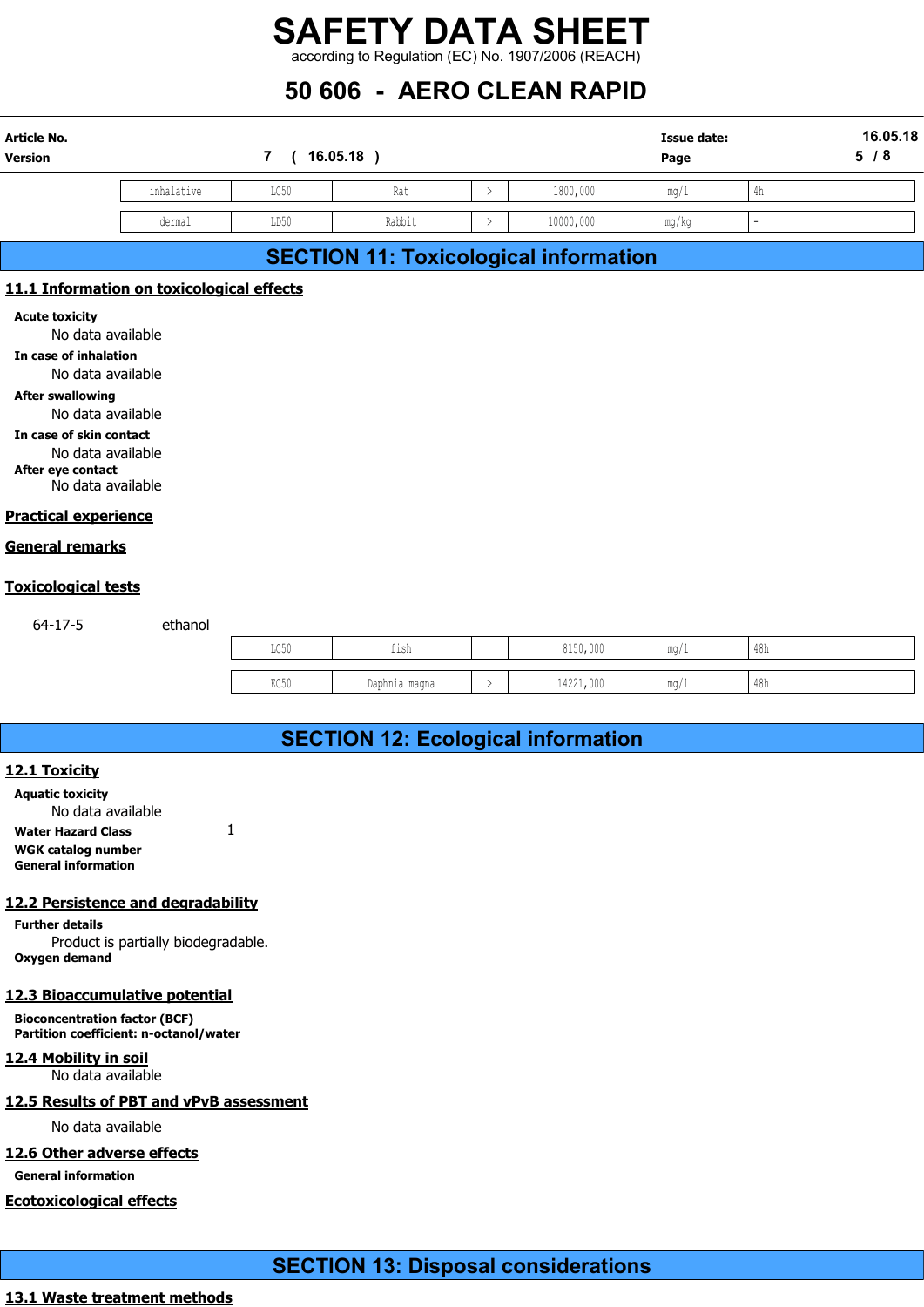## 50 606 - AERO CLEAN RAPID

| Article No. |                | <b>Issue date:</b> | 16.05.18 |
|-------------|----------------|--------------------|----------|
| Version     | 7 ( 16.05.18 ) | Page               | 6/8      |

### Product

Waste key number

080112 Waste paint and varnish containing organic solvents or other dangerous substances Recommendation

### Contaminated packaging

Waste key number

Recommendation

Non-contaminated packages may be recycled. Handle contaminated packages in the same way as the substance itself.

### Additional information

SECTION 14: Transport information

### 14.1 UN number

1170

### 14.2 UN proper shipping name

| ADR, ADN   | ETHANOL SOLUTION (ETHYL ALCOHOL SOLUTION) |
|------------|-------------------------------------------|
| IMDG, IATA | ETHANOL SOLUTION                          |

### 14.3 Transport hazard class(es)

ADR, ADN 3 IMDG 3 IATA 3

### 14.4 Packing group

III

#### 14.5 Environmental hazards

| <b>Marine Pollutant - IMDG</b>                    | No                         |
|---------------------------------------------------|----------------------------|
| <b>Marine Pollutant - ADN</b>                     |                            |
| <u>14.6 Special precautions for user</u>          |                            |
| Land transport                                    |                            |
| <b>Code: ADR/RID</b>                              | F1                         |
| <b>Kemmler-number</b>                             | 30                         |
| <b>Hazard label ADR</b>                           | 3                          |
| <b>Limited quantities</b>                         | 5L                         |
| <b>Contaminated packaging: Instructions</b>       | P001 - IBC03 - LP01 - R001 |
| <b>Contaminated packaging: Special provisions</b> |                            |
| Special provisions for packing together           | MP19                       |
| <b>Portable tanks: Instructions</b>               | T2                         |
| <b>Portable tanks: Special provisions</b>         | TP <sub>1</sub>            |
| <b>Tank coding</b>                                | LGBF                       |
| <b>Tunnel restriction</b>                         | D/E                        |
| <b>Remarks</b>                                    |                            |
| EQ                                                | E1.                        |
| <b>Special provisions</b>                         | 144 - 601                  |

### Inland waterway craft

Hazard label Limited quantities Transport permitted Equipment necessary Ventilation Remarks EQ Special provisions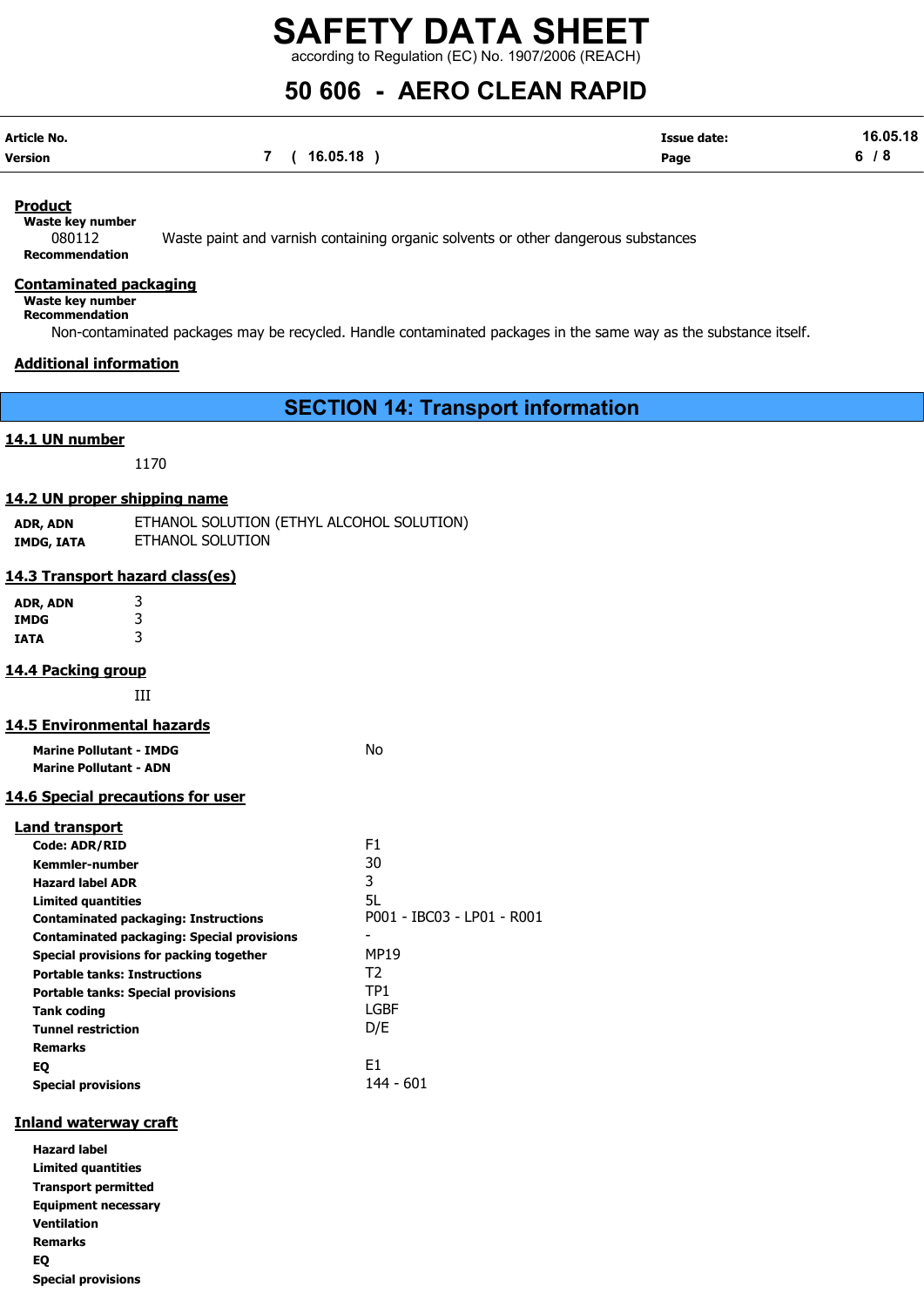## 50 606 - AERO CLEAN RAPID

| Article No.                                       |                          | <b>Issue date:</b> | 16.05.18 |  |
|---------------------------------------------------|--------------------------|--------------------|----------|--|
| $\overline{7}$<br>Version                         | $16.05.18$ )<br>$\left($ | Page               | 7/8      |  |
| Sea transport                                     |                          |                    |          |  |
| <b>EmS</b>                                        | $F-E$ , S-D              |                    |          |  |
| <b>Special provisions</b>                         | $144 - 223$              |                    |          |  |
| <b>Limited quantities</b>                         | 5L                       |                    |          |  |
| <b>Contaminated packaging: Instructions</b>       | P001 - LP01              |                    |          |  |
| <b>Contaminated packaging: Special provisions</b> |                          |                    |          |  |
| <b>IBC: Instructions</b>                          | IBC03                    |                    |          |  |
| <b>IBC: Provisions</b>                            |                          |                    |          |  |
| <b>Tank instructions IMO</b>                      |                          |                    |          |  |
| <b>Tank instructions UN</b>                       | T <sub>2</sub>           |                    |          |  |
| <b>Tank instructions Special provisions</b>       | TP <sub>1</sub>          |                    |          |  |
| <b>Stowage and segregation</b>                    | category A               |                    |          |  |
| <b>Properties and observations</b>                |                          |                    |          |  |
| <b>Remarks</b>                                    |                          |                    |          |  |
| EQ                                                | E <sub>1</sub>           |                    |          |  |
|                                                   |                          |                    |          |  |
| Air transport                                     |                          |                    |          |  |
| <b>Hazard</b>                                     | Flammable Liquid         |                    |          |  |
| Passenger                                         | 355 (60L)                |                    |          |  |
| Passenger LQ                                      | Y344 (10L)               |                    |          |  |
| Cargo                                             | 366 (220L)               |                    |          |  |
| <b>ERG</b>                                        | 3L                       |                    |          |  |
| <b>Remarks</b>                                    |                          |                    |          |  |
| EQ                                                | E <sub>1</sub>           |                    |          |  |
| <b>Special Provisioning</b>                       | A58 - A180               |                    |          |  |

### 14.7 Transport in bulk according to Annex II of MARPOL 73/78 and the IBC Code

No data available

### SECTION 15: Regulatory information

### 15.1 Safety, health and environmental regulations/legislation specific for the substance or mixture

### National regulations

#### **Europe**

Contents of VOC [%] Contents of VOC  $[g/L]$ Further regulations, limitations and legal requirements

#### **Germany**

Storage class Water Hazard Class 1 WGK catalog number Incident regulation Information on working limitations Further regulations, limitations and legal requirements

#### **Denmark**

Further regulations, limitations and legal requirements

### **Hungary**

Further regulations, limitations and legal requirements

### Great Britain

Further regulations, limitations and legal requirements